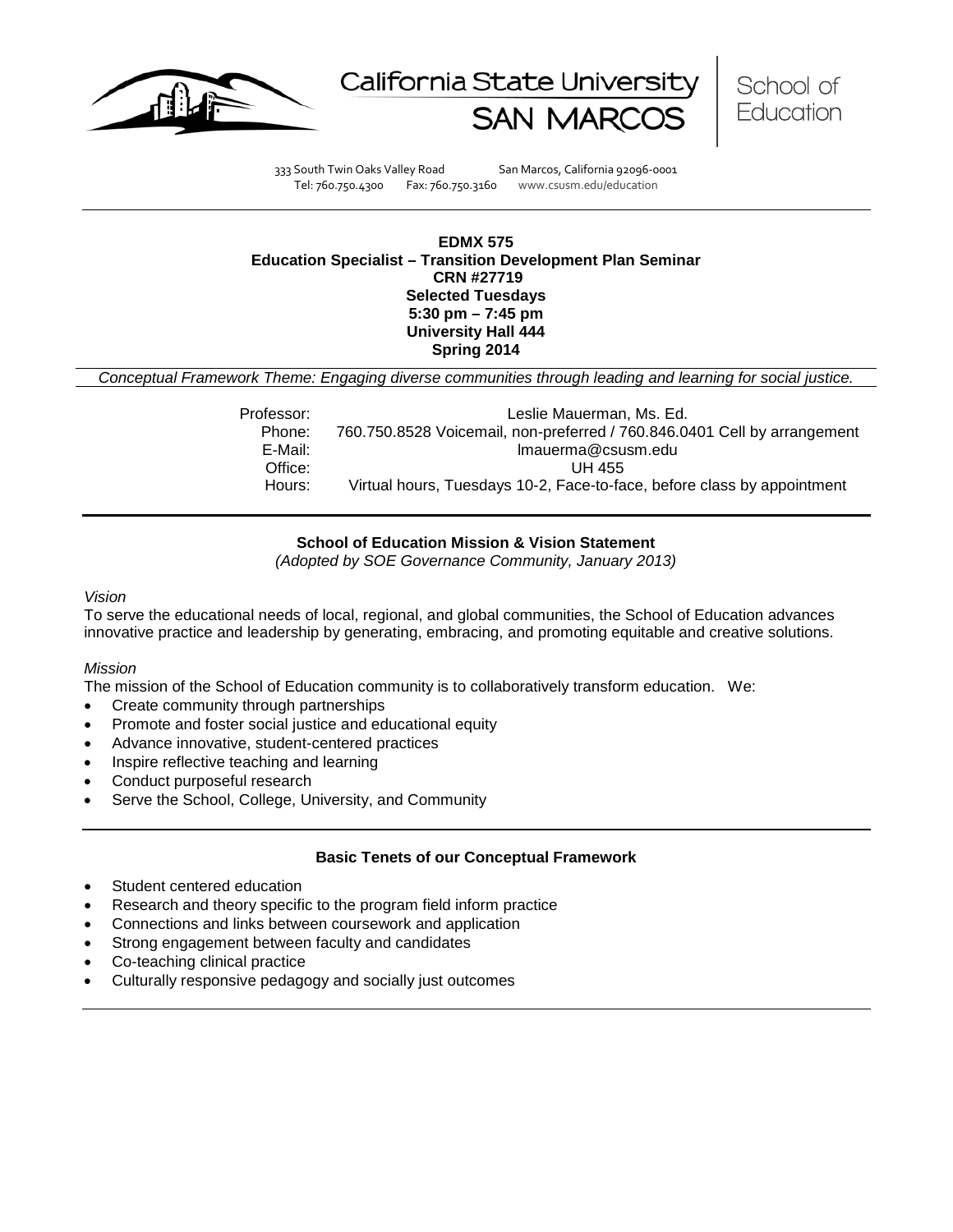## **COURSE DESCRIPTION**

Candidates develop an Individualized Transition Development Plan that summarizes strengths and areas for continued professional growth based upon the Education Specialist Teacher Performance Expectations and field experiences. *Graded Credit/No Credit.* 

### **Course Prerequisites**

Candidates will demonstrate proof of successful completion of all four TPA Assessments. Completion of or recorded waivers for all coursework required prior to enrollment in EDMX 572 or EDMX 672 is required. *Co requisite: Enrollment in EDMX 572 or EDMX 672*

## **Course Objectives**

This course takes place in both virtual and face-to-face environments in which attendance is required. Face-toface sessions guide candidates to learn about their strengths and needs for developing growth goals related to future continuing professional development through the following experiences and activities.

- 1) Development of an Individualized/Induction Development Transition Plan (IDTP) describing a candidate's strengths and professional growth goals, including specific emphasis for future professional development, study, and/or experiences.
- 2) Completion of the Cal State San Marcos Preliminary Education Specialist Teaching Performance Expectations (ES TPEs) Clinical Practice Assessment with descriptions of artifacts of knowledge and skills demonstrated; and
- 3) Completion of the requisite (minimum of five) Special Education Field Experience Logs documenting field experience in a broad range of service delivery options required of the California Commission on Teacher Credentialing (CCTC);

## **Unique Course Requirements**

Candidates are required to conduct pre-arranged, university approved site observations in specific special education settings as assigned through this course, through EDMX 631, EDMX 627 and EDMX 511.

### **Required Texts**

No additional textbooks are required for this course.

### **TaskStream Enrollment and Postings – Instructions**

The School of Education uses TaskStream to manage candidates' TPE, clinical practice, signature assignment, and disposition assessments. Candidates must be enrolled in TaskStream throughout the Mild/Moderate and Moderate/Severe Education Specialist program(s). Enrollment fees are paid by going to [www.taskstream.com](https://bl2prd0510.outlook.com/owa/redir.aspx?C=BCCRQqSYiUGfF8D5o1hWda_4K252ddAIWfHJ-9hEDukuBafQrA7uFT9QzjT3BGXTnuKNALZtCyo.&URL=http%3a%2f%2fwww.taskstrem.com%2f) and registering for at least one year. Concurrent candidates and candidates completing both the Mild/Moderate and Moderate/Severe credentials should enroll for at least two years.

After enrolling, access the Education Specialist program - *Prelim Mild/Mod & Mod/Sev Ed Spec Credential 2013* by going to your home page, finding the Self-Enrollment area and clicking the *Enter Code* button. Then **enter**  *edspecialist* **as the program code**. If this is the correct program, click the *Enroll* button. The Education Specialist program now will show up on your TaskStream home page when you log in. Be sure to note your own exact enrollment name and password.

### **Authorization to Teach English Learners**

This credential program has been specifically designed to prepare teachers for the diversity of languages often encountered in California public school classrooms. The authorization to teach English learners is met through the infusion of content and experiences within the credential program, as well as additional coursework. Candidates successfully completing this program receive a credential with authorization to teach English learners. *(Approved by CCTC in SB 2042 Program Standards, August 02)*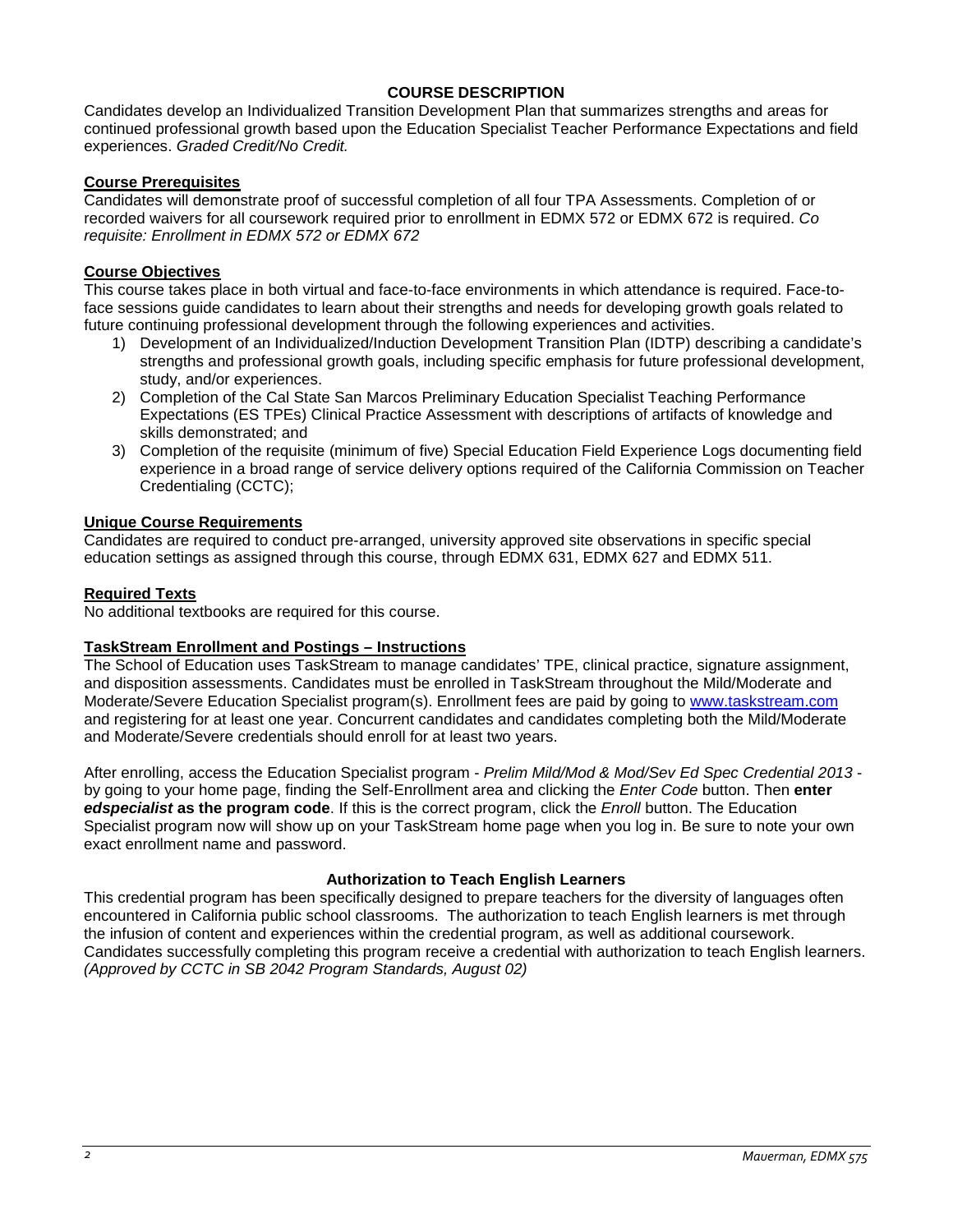## **STUDENT LEARNING OUTCOMES**

## **Teacher Performance Expectation (TPE) Competencies**

The course objectives, assignments, and assessments have been aligned with the CTC standards for Preliminary Educational Specialist Mild/Moderate Credential. This course is designed to help teachers seeking a California teaching credential to develop the skills, knowledge, and attitudes necessary to assist schools and district in implementing effective programs for all students. The successful candidate will be able to merge theory and practice in order to realize a comprehensive and extensive educational program for all students. Prior to recommending each candidate for the Preliminary Mild/Moderate Education Specialist Teaching Credential, each candidate must demonstrate satisfactory performance on the Preliminary Education Specialist Teaching Performance Expectations (ES TPEs) and develop a written Individualized Development Plan (IDP) that describes a candidate's strengths and professional growth needs, including specific emphasis for future professional development, study, and/or experience.

## **California Teacher Performance Assessment (CalTPA)**

Candidates enrolled in EDMX 575 shall have successfully passed all four Teacher Performance Assessments.

## **GENERAL CONSIDERATIONS**

### **Assessment of Professional Dispositions**

Assessing a candidate's dispositions within a professional preparation program recognizes that teaching and working with learners of all ages requires not only specific content knowledge and pedagogical skills, but positive attitudes about multiple dimensions of the profession. The School of Education has identified six dispositions – social justice and equity, collaboration, critical thinking, professional ethics, reflective teaching and learning, and life-long learning - and developed an assessment rubric.

For each disposition in the ES Program, there are four levels of performance - *unacceptable*, *approaches target, meets target*, and *meets advanced target*. The rubric for the levels of performance offers measurable behaviors and examples for each disposition. The assessment of dispositions includes a self-assessment by the candidate and is designed to provide candidates with ongoing feedback for their growth in professional disposition. Based upon assessment feedback, candidates compose a reflection that becomes part of the candidate's Teaching Performance Expectation portfolio. Candidates are expected to meet the level of *meets target* during the program. Please find the Education Specialist Profession Dispositions at [http://www.csusm.edu/education/ClinicalPractice/HandbookSPED.html](https://bl2prd0510.outlook.com/owa/redir.aspx?C=BCCRQqSYiUGfF8D5o1hWda_4K252ddAIWfHJ-9hEDukuBafQrA7uFT9QzjT3BGXTnuKNALZtCyo.&URL=http%3a%2f%2fwww.csusm.edu%2feducation%2fClinicalPractice%2fHandbookSPED.html)

### **School of Education Attendance Policy**

Due to the dynamic and interactive nature of courses in the School of Education, all candidates are expected to attend all classes and participate actively. At a minimum, candidates must attend more than 80% of class time, or s/he may not receive a passing grade for the course at the discretion of the instructor. Individual instructors may adopt more stringent attendance requirements. Should the candidate have extenuating circumstances, s/he should contact the instructor as soon as possible. *(Adopted by the COE Governance Community, December, 1997).*

This course: **EDMX 575** convenes 6 times per term; an 80% attendance rate requires attendance at five (5) class sessions in order to pass this course.

### **Students with Disabilities Requiring Reasonable Accommodations**

Candidates with disabilities who require reasonable accommodations must be approved for services by providing appropriate and recent documentation to the Office of Disable Student Services (DSS). This office is located in Craven Hall 4300, and can be contacted by phone at (760) 750-4905, or TTY (760) 750-4909. Candidates authorized by DSS to receive reasonable accommodations should meet with their instructor during office hours or, in order to ensure confidentiality, in a more private setting.

### **All University Writing Requirement**

The EDMX 575 course ensures that the university's minimum 2,500-word per course writing requirement is met by candidates through the completion of:

- 1) The Preliminary Education Specialist Teaching Performance Expectations Portfolio,
- 2) The Special Education Field Experience Log documenting field experience, and
- 3) The Individualized Transition Development Plan.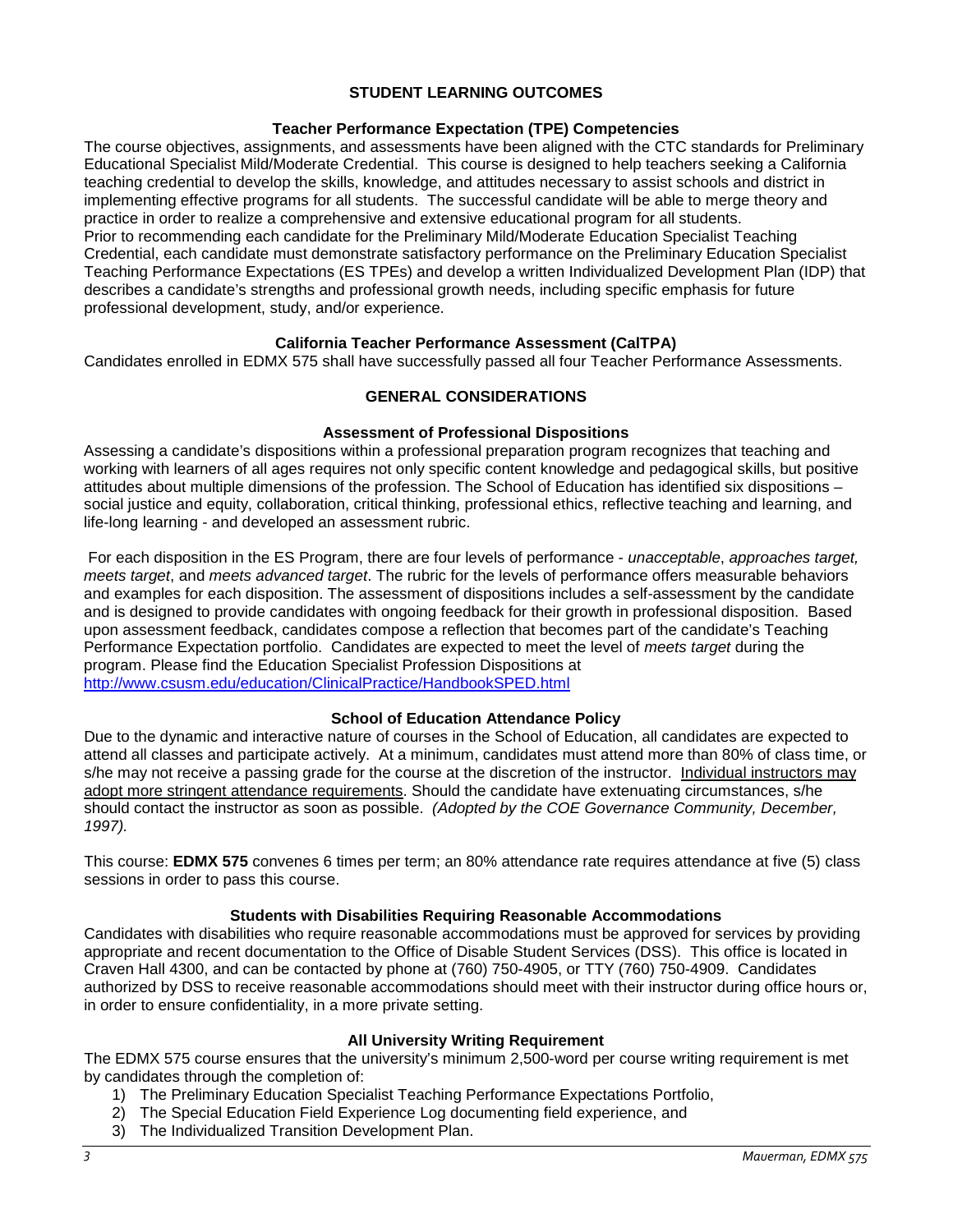## **CSUSM Academic Honesty Policy**

"Students will be expected to adhere to standards of academic honesty and integrity, as outlined in the Student Academic Honesty Policy. All written work and oral presentation assignments must be original work. All ideas/materials that are borrowed from other sources must have appropriate references to the original sources. Any quoted material should give credit to the source and be punctuated with quotation marks.

Students are responsible for honest completion of their work including examinations. There will be no tolerance for infractions. If you believe there has been an infraction by someone in the class, please bring it to the instructor's attention. The instructor reserves the right to discipline any student for academic dishonesty in accordance with the general rules and regulations of the university. Disciplinary action may include the lowering of grades and/or the assignment of a failing grade for an exam, assignment, or the class as a whole."

Incidents of Academic Dishonesty will be reported to the Dean of Students. Sanctions at the University level may include suspension or expulsion from the University.

## **Plagiarism:**

As an educator, it is expected that each candidate will do his/her own work, and contribute equally to group projects and processes. Plagiarism or cheating is unacceptable under any circumstances. If you are in doubt about whether your work is paraphrased or plagiarized see the Plagiarism Prevention for Students website [http://library.csusm.edu/plagiarism/index.html.](http://library.csusm.edu/plagiarism/index.html) If there are questions about academic honesty, please consult the University catalog.

### **Use of Technology**

Candidates are expected to demonstrate competency in the use of various forms of technology (i.e. word processing, electronic mail, Moodle, use of the Internet, and/or multimedia presentations). Specific requirements for course assignments with regard to technology are at the discretion of the instructor. Keep a digital copy of all assignments for use in your teaching portfolio. All assignments will be submitted online, and some will be submitted in hard copy as well. Details will be given in class.

## **Electronic Communication Protocol**

Electronic correspondence is a part of your professional interactions. If you need to contact the instructor, e-mail is often the easiest way to do so. It is my intention to respond to all received e-mails in a timely manner. Please be reminded that e-mail and on-line discussions are a very specific form of communication, with their own nuances and etiquette. For instance, electronic messages sent in all upper case (or lower case) letters, major typos, or slang, often communicate more than the sender originally intended. With that said, please be mindful of all e-mail and on-line discussion messages you send to your colleagues, to faculty members in the School of Education, or to persons within the greater educational community. All electronic messages should be crafted with professionalism and care.

Things to consider:

- Would I say in person what this electronic message specifically says?
- How could this message be misconstrued?
- Does this message represent my highest self?
- Am I sending this electronic message to avoid a face-to-face conversation?

In addition, if there is ever a concern with an electronic message sent to you, please talk with the author in person in order to correct any confusion.

### **Course Requirements**

Though this course, candidates are informed of the ES TPEs and other expectations for their performance in clinical practice inclusive of the summative assessment of their performance in EDMX 572 (or EDMX 672 for interns) and other special education field experiences document in the Special Education Field Experience Log. Candidates are guided to reflect upon their developing knowledge and skill with regard to Education Specialist program standards and their application of the ES TPEs through the completion with cooperating teacher and University Supervisor of the Cal State San Marcos Preliminary Education Specialist Teaching Performance Expectations (ES TPEs) Clinical Practice Assessment. Using the *Preliminary Mild/Moderate Education Specialist Induction Transition Development Plan* form, each candidate identifies strengths, growth areas, and future options for post-credential professional development experiences and learning opportunities. The plan is signed by the candidate, university supervisor, and clinical practice cooperating teacher and delivered to the program coordinator along with the ES TPE Checklist and the letter of recommendation for the awarding of the credential, also signed by the candidate, university supervisor, and cooperating teacher.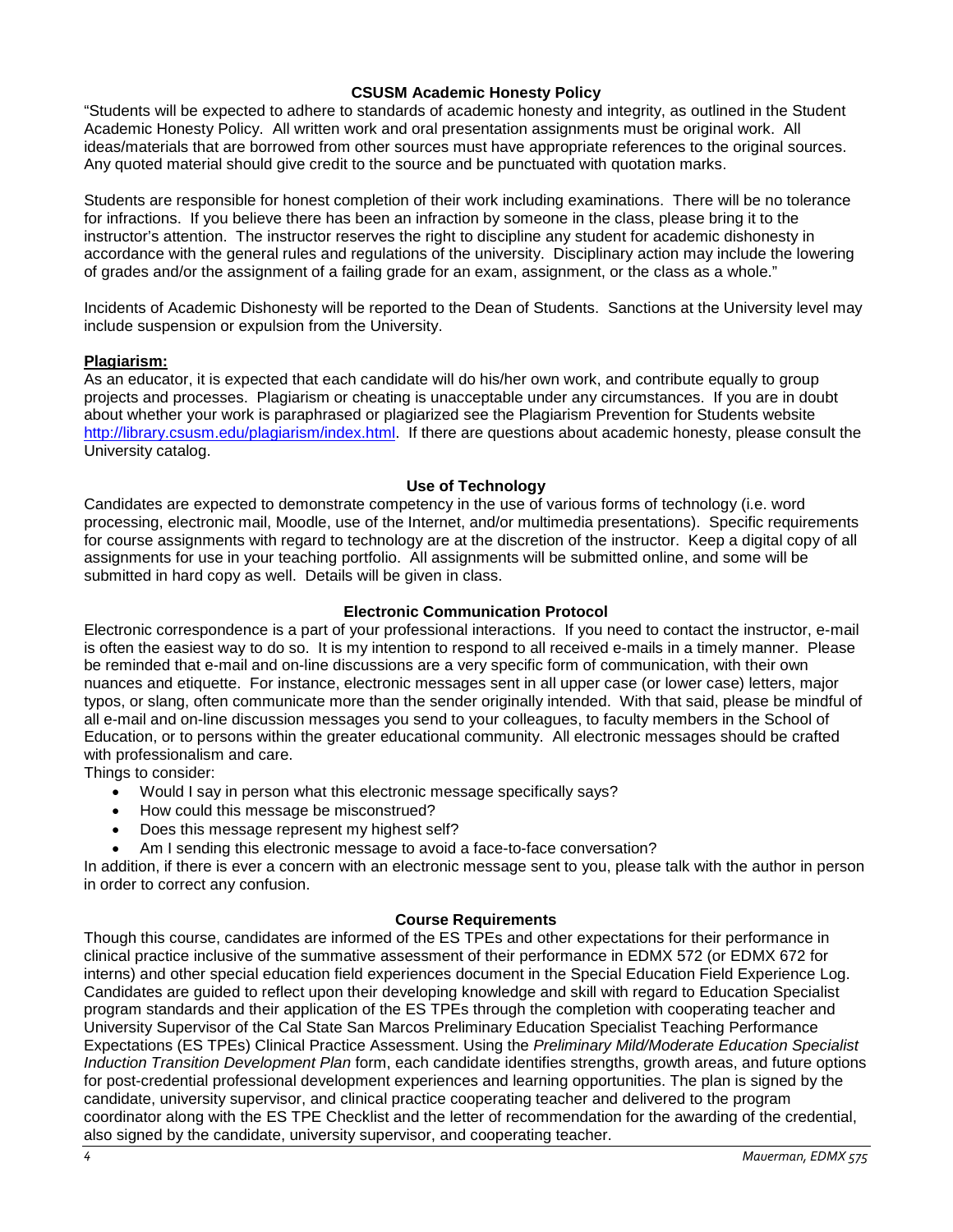## **Grading Standards**

# **Credit/No Credit**

To receive credit for the course, candidates must attend 5 of 6 face-to-face sessions and successfully complete AND submit written documents as well as meet the following requirements:

- Engagement in reflective discussions linking content mastery experiences with classroom teaching experiences;
- Completion of the Cal State San Marcos Preliminary Education Specialist Teaching Performance Expectations (ES TPEs) Clinical Practice Assessment with artifacts of knowledge and skills demonstrated;
- Completion of the Special Education Field Experience Log documenting field experience in a broad range of service delivery options.
- Development of the Individual/Induction Transition Development Plan (ITDP) which describes a candidate's strengths and professional growth needs, including specific emphasis for future professional development, study, and/or experiences.

| <b>Assignment</b>                                                                                                | <b>Points</b> |
|------------------------------------------------------------------------------------------------------------------|---------------|
| Data & Photo in CC (GTKY-Getting to Know You)                                                                    | 5             |
| <b>Employment Portfolio</b>                                                                                      | 10            |
| 5 Breadth of Experience Reflections & Visitation Logs<br>(To equal 30 hours of SpEd exposure in varied settings) | 25            |
| Strength & Need Professional Development Assessment                                                              | 10            |
| Individual Transition Development Plan (ITDP)                                                                    | 20            |
| Professional Dispositions Summative Assessment (TS)                                                              | 6             |
| Attendance, Participation & Collaboration (3pts per session)                                                     | 24            |
|                                                                                                                  | 100           |